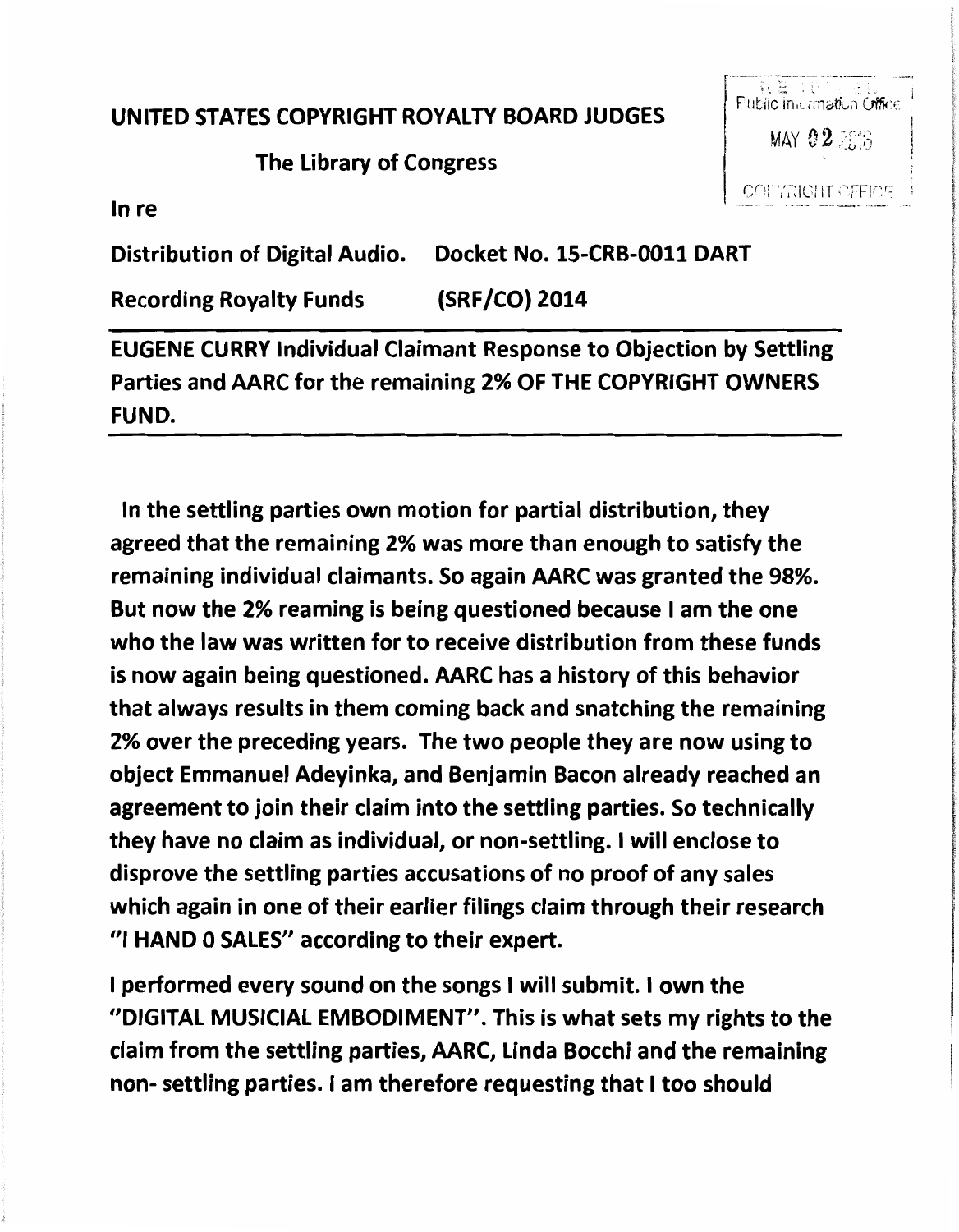receive a partial distribution under the law which who these royalties were intended for. Thank You!

February 18, 2016.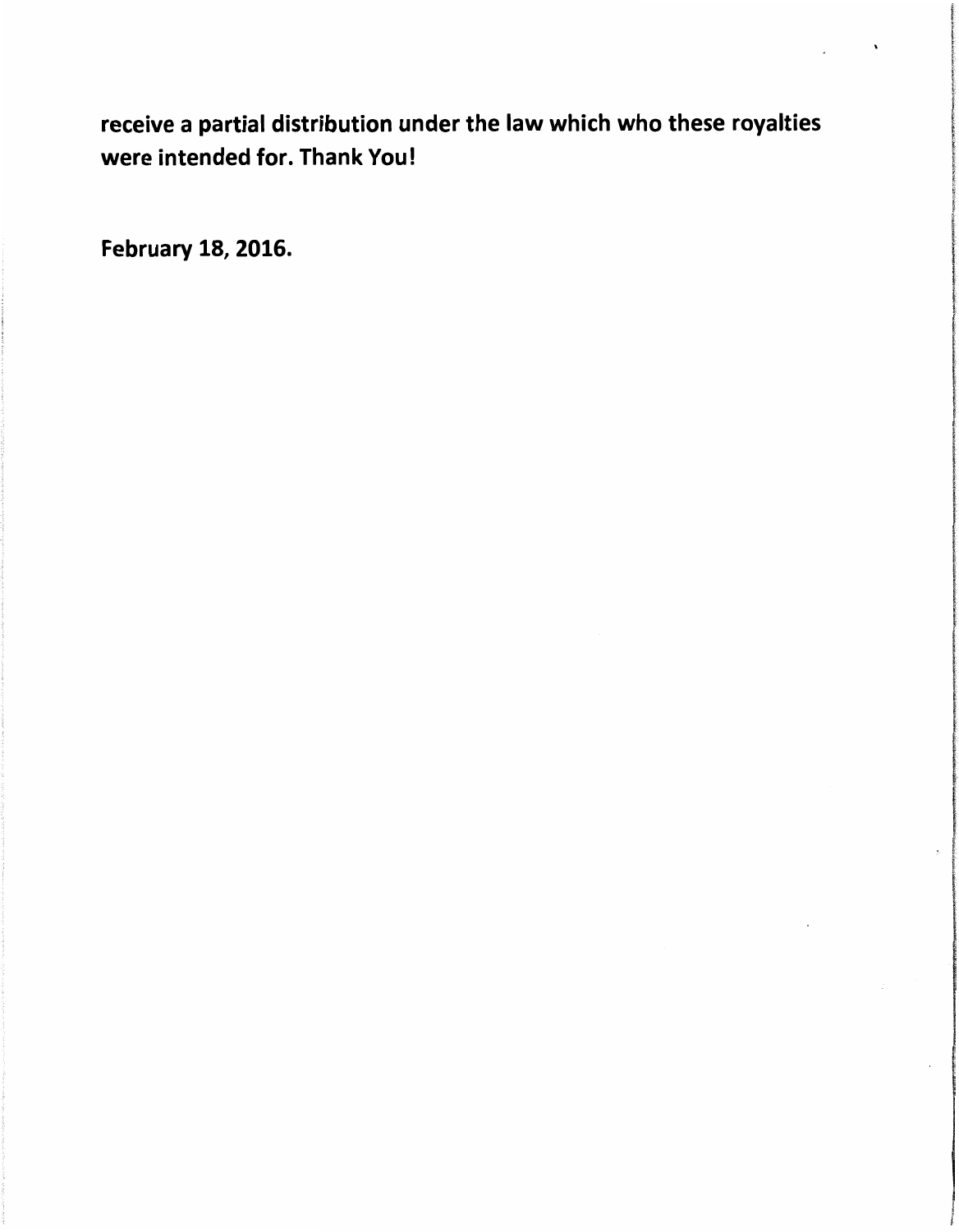I EVENT CURRY on the Owy FOS. 23, 2016 CERNTY HATRY.Y OF MY AUSURR to OperHOWNS WAS Awel by FR & Chr SSWALL A the February Paptier SETTING PARTIES e/o AARC NCLUPIUS their 2NON ES thro SNDA BoceHF 700 N.FAIRFAX St.  $5454601$ Alexander, UA 22514 ERIC RORNS 16568 CORIANDER 4h. FOWTAND CA. 9255) HERMANIKELL, PO BOY 14157 Det. MP 4821c/ Durated Sempers Maria Stranger Court Spa Co 2/23/2016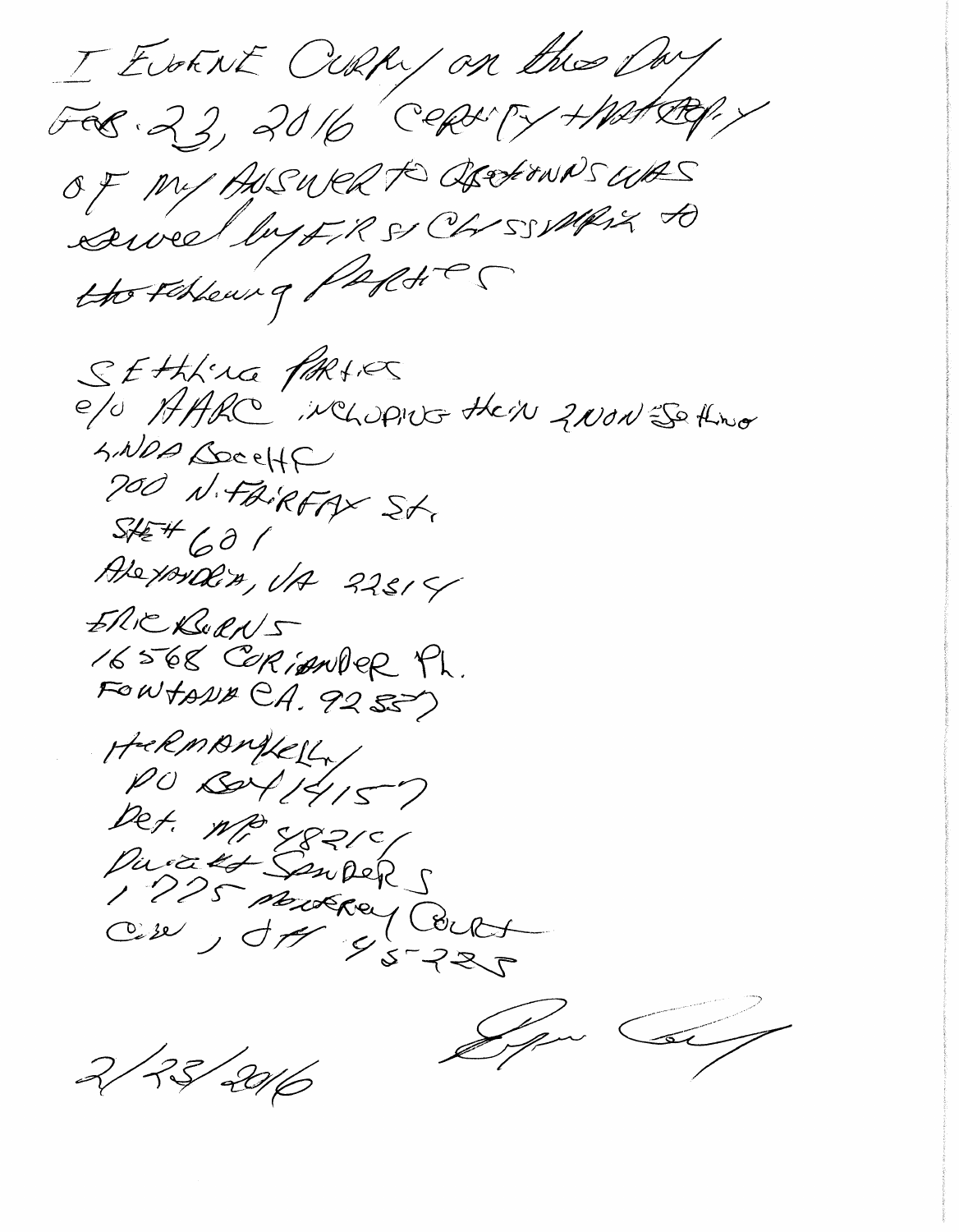The Harry Fox Agency, Inc.<br>40 Wall Street – 6th Floor, New York, New York 10005  $_{\text{Run Page :}}$  23

 $\cdot$  )

'f

 $\cdot$ 

ð,

 $\sim 10^{-10}$  km  $^{-1}$ 

| Remitted by: M14910 RHAPSODY INTERNATIONAL INC.<br>Grouping Option: 1<br>Period code: 03-03-15 Mfr/Period Total:<br><b>Service</b><br>Offering<br><b>HFA</b><br>Config<br>Recon<br>Song Title<br>Playing<br>Royalty Amount<br>Licensee<br>Gross Royalty<br><b>Sales</b><br>License or<br>Rate<br>Catalog #<br><b>UPC</b><br><b>ISRC</b><br>3rd Party<br>ciliation<br>Quantity<br>Song #<br>Type<br>Time<br>in \$<br>Ref#<br>Code<br>DIGITAL PRODUCT:<br>.04<br>BURNIN' (THE FIRE IS STILL<br>1020347704<br>8811043926<br><b>USMC19136661 CV IS</b><br>71<br>.000590<br>. 0419<br>S3A : Portable<br>S3<br>922448<br>5:29<br>10<br>.000590<br>. 0059<br>. 00<br>BURNIN' (THE FIRE IS STILL<br>1020347704<br>8811043926<br>USMC19136661 CV LD<br>S3A :Portable<br>922448<br>5:29<br>.0012<br>. 00<br>BURNIN' (THE FIRE IS STILL<br>1020347704<br>USMC19136661 CV IS<br>S4A : Bundled<br>5:29<br>$\overline{\mathbf{z}}$<br>.000601<br>8811043926<br>922448<br>Album title: BURNIN'<br>Artists: PATTI LABELLE<br>HFA SONG CODE: BOO158<br>WRITER(S): WALTER BUNNY SIGLER, EUGENE LAMBCHOPS CURRY<br>Pub. Sp11t: 41.66<br>\$.04<br>Song Total:<br>83<br>Balance:<br>.000590<br>.01<br>IF I DIDN'T HAVE YOU<br>1020347894<br>8811087029<br><b>USINNWO121880 CV IS</b><br>S3A : Portable<br>922449<br>4:58<br>25<br>.0148<br>.00<br>.000590<br>.0035<br>IF I DIDN'T HAVE YOU<br>1020347894<br>8811087029<br><b>USWWW0121880 CV LD</b><br>S3A :Portable<br>922449<br>4:58<br>6<br>Album title: GEMS<br>Artists: PATTI LABELLE<br>HFA SONG CODE: I08389<br>WRITER(S): EUGENE LAMBCHOPS CURRY, WALTER BUNNY SIGLER<br>Pub. Sp11t: 50.00<br>31<br>Balance:<br>5.01<br>Song Total:<br>.00<br>OPEN UP YOUR HEART<br>1130439219<br>885686351710 GBVVQ1022871 SR IS<br>S3A :Portable<br>922450<br>3:17<br>000236<br>. 0002<br>1<br>Album title: JUST RAGGA VOLUME 1<br>Artists: CUTTY RANKS<br>000236<br>.0002<br>.00<br>OPEN UP YOUR HEART<br>1164940500<br>922450<br>2:31<br>1<br>5060176801127GBVNN0808040 SR IS<br>S3A :Portable<br>Artists: THE PROFONIX<br>Album title: THE SOUND OF SIDRA<br>HFA SONG CODE: 000558<br>WRITER(S): A. FELDER, J. FREEMAN, E. CURRY<br>Pub. Split: 20.00<br>\$.00<br>$\overline{\mathbf{z}}$<br>Balance:<br>Song Total:<br>.000492<br>. 0531<br>. 05<br>SOMEBODY LOVES YOU BABY (YOU<br>1011254527<br>8811156725<br>CV LD<br>S3A :Portable<br>S3<br>922451<br>4:54<br>108<br>.01<br>SOMEBODY LOVES YOU BABY (YOU<br>1011254527<br>8811156725<br>CV IS<br>S3A : Portable<br>922451<br>4:54<br>21<br>.000492<br>. 0103<br>$\overline{\mathbf{z}}$<br>.000501<br>. 0010<br>. 00<br>SOMEBODY LOVES YOU BABY (YOU<br>1011254527<br>8811156725<br>$\alpha$ is<br>S4A :Bundled<br>922451<br>4:54<br>Artists: PATTI LABELLE<br>Album title: GREATEST HITS<br>.000823<br>.0008<br>.00<br>1020347699<br>USMC19136657 CV IS<br>922451<br>4:53<br>1<br>SOMEBODY LOVES YOU BABY (YOU<br>8811043926<br>S1<br>S1A : Rhapsody<br>. 68<br>4:53<br>1,384<br>.000492<br>.6809<br>SOMEBODY LOVES YOU BABY (YOU<br>1020347699<br>8811043926<br>USMC19136657 CV IS<br>S3A :Portable<br>922451<br>. 29<br>USMC19136657 CV LD<br>922451<br>4:53<br>597<br>.000492<br>. 2937<br>SOMEBODY LOVES YOU BABY (YOU<br>1020347699<br>8811043926<br>S3A :Portable<br>.000501<br>.0852<br>.08<br>SOMEBODY LOVES YOU BABY (YOU<br>1020347699<br>8811043926<br>USMC19136657 CV LD<br>S4A : Bundled<br>922451<br>4:53<br>170<br>922451<br>4:53<br>.000501<br>.4564<br>. 45<br>SOMEBODY LOVES YOU BABY (YOU<br>1020347699<br>8811043926<br>USMC19136657 CV IS<br>S4A : Bundled<br>911<br>.01<br>SOMEBODY LOVES YOU BABY (YOU<br>1020347699<br>8811043926<br>USAC19136657 CV IS<br>S6A : Limited<br>922451<br>4:53<br>59<br>.000253<br>.0149<br>.000253<br>.0030<br>.00<br>SOMEBODY LOVES YOU BABY (YOU<br>1020347699<br>8811043926<br><b>USMC19136657 CV LD</b><br>922451<br>4:53<br>12<br>S6A : Limited<br>Album title: BURNIN'<br>Artists: PATTI LABELLE<br>.0369<br>.000492<br>. 03<br>SOMEBODY LOVES YOU BABY (YOU<br>1020352436<br>8811069124<br>USWWW0121801 CV IS<br>922451<br>4:21<br>75<br>S3A :Portable<br>.000492<br>. 0172<br>. 01<br>SOMEBODY LOVES YOU BABY (YOU<br>1020352436<br>922451<br>4:21<br>35<br>8811069124<br>USWWW0121801 CV LD<br>S3A :Portable<br>. 000501<br>. 0125<br>. 01<br>1020352436<br>USWWW0121801 CV IS<br>S4A : Bundled<br>S4 922451<br>4:21<br>25<br>SOMEBODY LOVES YOU BABY (YOU<br>8811069124<br>.00<br>1020352436<br>4:21<br>$\overline{\mathbf{z}}$<br>.000501<br>. 0010<br>SOMEBODY LOVES YOU BABY (YOU<br>8811069124<br><b>USWINNO121801 CV LD</b><br>S4A : Bundled<br>922451<br>. 0005<br>.00<br>SOMEBODY LOVES YOU BABY (YOU<br>1020352436<br>USWWW0121801 CV IS<br>S6 922451<br>4:21<br>$\mathbf{z}$<br>.000253<br>8811069124<br>S6A : Limited<br>Album title: LIVE!<br>Artists: PATTI LABELLE<br>HFA SONG CODE: SO0441<br>WRITER(S): WALTER BUNNY SIGLER, EUGENE LAMBCHOPS CURRY<br>Pub. Split: 41.67<br>\$1.62<br>3,404<br>Balance:<br>Song Total: | To: TAJAI MUSIC, INC.<br>TOP: P86978 |  |  | HFA Publ. #: P86978<br>Check No. 7474006 |  | \$65.55 |  |  | Pub. Page: | $\mathbf{1}$ |        |  |
|------------------------------------------------------------------------------------------------------------------------------------------------------------------------------------------------------------------------------------------------------------------------------------------------------------------------------------------------------------------------------------------------------------------------------------------------------------------------------------------------------------------------------------------------------------------------------------------------------------------------------------------------------------------------------------------------------------------------------------------------------------------------------------------------------------------------------------------------------------------------------------------------------------------------------------------------------------------------------------------------------------------------------------------------------------------------------------------------------------------------------------------------------------------------------------------------------------------------------------------------------------------------------------------------------------------------------------------------------------------------------------------------------------------------------------------------------------------------------------------------------------------------------------------------------------------------------------------------------------------------------------------------------------------------------------------------------------------------------------------------------------------------------------------------------------------------------------------------------------------------------------------------------------------------------------------------------------------------------------------------------------------------------------------------------------------------------------------------------------------------------------------------------------------------------------------------------------------------------------------------------------------------------------------------------------------------------------------------------------------------------------------------------------------------------------------------------------------------------------------------------------------------------------------------------------------------------------------------------------------------------------------------------------------------------------------------------------------------------------------------------------------------------------------------------------------------------------------------------------------------------------------------------------------------------------------------------------------------------------------------------------------------------------------------------------------------------------------------------------------------------------------------------------------------------------------------------------------------------------------------------------------------------------------------------------------------------------------------------------------------------------------------------------------------------------------------------------------------------------------------------------------------------------------------------------------------------------------------------------------------------------------------------------------------------------------------------------------------------------------------------------------------------------------------------------------------------------------------------------------------------------------------------------------------------------------------------------------------------------------------------------------------------------------------------------------------------------------------------------------------------------------------------------------------------------------------------------------------------------------------------------------------------------------------------------------------------------------------------------------------------------------------------------------------------------------------------------------------------------------------------------------------------------------------------------------------------------------------------------------------------------------------------------------------------------------------------------------------------------------------------------------------------------------------------------------------------------------------------------------------------------------------------------------------------------------------------------------------------------|--------------------------------------|--|--|------------------------------------------|--|---------|--|--|------------|--------------|--------|--|
|                                                                                                                                                                                                                                                                                                                                                                                                                                                                                                                                                                                                                                                                                                                                                                                                                                                                                                                                                                                                                                                                                                                                                                                                                                                                                                                                                                                                                                                                                                                                                                                                                                                                                                                                                                                                                                                                                                                                                                                                                                                                                                                                                                                                                                                                                                                                                                                                                                                                                                                                                                                                                                                                                                                                                                                                                                                                                                                                                                                                                                                                                                                                                                                                                                                                                                                                                                                                                                                                                                                                                                                                                                                                                                                                                                                                                                                                                                                                                                                                                                                                                                                                                                                                                                                                                                                                                                                                                                                                                                                                                                                                                                                                                                                                                                                                                                                                                                                                                                                    |                                      |  |  |                                          |  |         |  |  |            |              | \$5.13 |  |
|                                                                                                                                                                                                                                                                                                                                                                                                                                                                                                                                                                                                                                                                                                                                                                                                                                                                                                                                                                                                                                                                                                                                                                                                                                                                                                                                                                                                                                                                                                                                                                                                                                                                                                                                                                                                                                                                                                                                                                                                                                                                                                                                                                                                                                                                                                                                                                                                                                                                                                                                                                                                                                                                                                                                                                                                                                                                                                                                                                                                                                                                                                                                                                                                                                                                                                                                                                                                                                                                                                                                                                                                                                                                                                                                                                                                                                                                                                                                                                                                                                                                                                                                                                                                                                                                                                                                                                                                                                                                                                                                                                                                                                                                                                                                                                                                                                                                                                                                                                                    |                                      |  |  |                                          |  |         |  |  |            |              |        |  |
|                                                                                                                                                                                                                                                                                                                                                                                                                                                                                                                                                                                                                                                                                                                                                                                                                                                                                                                                                                                                                                                                                                                                                                                                                                                                                                                                                                                                                                                                                                                                                                                                                                                                                                                                                                                                                                                                                                                                                                                                                                                                                                                                                                                                                                                                                                                                                                                                                                                                                                                                                                                                                                                                                                                                                                                                                                                                                                                                                                                                                                                                                                                                                                                                                                                                                                                                                                                                                                                                                                                                                                                                                                                                                                                                                                                                                                                                                                                                                                                                                                                                                                                                                                                                                                                                                                                                                                                                                                                                                                                                                                                                                                                                                                                                                                                                                                                                                                                                                                                    |                                      |  |  |                                          |  |         |  |  |            |              |        |  |
|                                                                                                                                                                                                                                                                                                                                                                                                                                                                                                                                                                                                                                                                                                                                                                                                                                                                                                                                                                                                                                                                                                                                                                                                                                                                                                                                                                                                                                                                                                                                                                                                                                                                                                                                                                                                                                                                                                                                                                                                                                                                                                                                                                                                                                                                                                                                                                                                                                                                                                                                                                                                                                                                                                                                                                                                                                                                                                                                                                                                                                                                                                                                                                                                                                                                                                                                                                                                                                                                                                                                                                                                                                                                                                                                                                                                                                                                                                                                                                                                                                                                                                                                                                                                                                                                                                                                                                                                                                                                                                                                                                                                                                                                                                                                                                                                                                                                                                                                                                                    |                                      |  |  |                                          |  |         |  |  |            |              |        |  |
|                                                                                                                                                                                                                                                                                                                                                                                                                                                                                                                                                                                                                                                                                                                                                                                                                                                                                                                                                                                                                                                                                                                                                                                                                                                                                                                                                                                                                                                                                                                                                                                                                                                                                                                                                                                                                                                                                                                                                                                                                                                                                                                                                                                                                                                                                                                                                                                                                                                                                                                                                                                                                                                                                                                                                                                                                                                                                                                                                                                                                                                                                                                                                                                                                                                                                                                                                                                                                                                                                                                                                                                                                                                                                                                                                                                                                                                                                                                                                                                                                                                                                                                                                                                                                                                                                                                                                                                                                                                                                                                                                                                                                                                                                                                                                                                                                                                                                                                                                                                    |                                      |  |  |                                          |  |         |  |  |            |              |        |  |
|                                                                                                                                                                                                                                                                                                                                                                                                                                                                                                                                                                                                                                                                                                                                                                                                                                                                                                                                                                                                                                                                                                                                                                                                                                                                                                                                                                                                                                                                                                                                                                                                                                                                                                                                                                                                                                                                                                                                                                                                                                                                                                                                                                                                                                                                                                                                                                                                                                                                                                                                                                                                                                                                                                                                                                                                                                                                                                                                                                                                                                                                                                                                                                                                                                                                                                                                                                                                                                                                                                                                                                                                                                                                                                                                                                                                                                                                                                                                                                                                                                                                                                                                                                                                                                                                                                                                                                                                                                                                                                                                                                                                                                                                                                                                                                                                                                                                                                                                                                                    |                                      |  |  |                                          |  |         |  |  |            |              |        |  |
|                                                                                                                                                                                                                                                                                                                                                                                                                                                                                                                                                                                                                                                                                                                                                                                                                                                                                                                                                                                                                                                                                                                                                                                                                                                                                                                                                                                                                                                                                                                                                                                                                                                                                                                                                                                                                                                                                                                                                                                                                                                                                                                                                                                                                                                                                                                                                                                                                                                                                                                                                                                                                                                                                                                                                                                                                                                                                                                                                                                                                                                                                                                                                                                                                                                                                                                                                                                                                                                                                                                                                                                                                                                                                                                                                                                                                                                                                                                                                                                                                                                                                                                                                                                                                                                                                                                                                                                                                                                                                                                                                                                                                                                                                                                                                                                                                                                                                                                                                                                    |                                      |  |  |                                          |  |         |  |  |            |              |        |  |
|                                                                                                                                                                                                                                                                                                                                                                                                                                                                                                                                                                                                                                                                                                                                                                                                                                                                                                                                                                                                                                                                                                                                                                                                                                                                                                                                                                                                                                                                                                                                                                                                                                                                                                                                                                                                                                                                                                                                                                                                                                                                                                                                                                                                                                                                                                                                                                                                                                                                                                                                                                                                                                                                                                                                                                                                                                                                                                                                                                                                                                                                                                                                                                                                                                                                                                                                                                                                                                                                                                                                                                                                                                                                                                                                                                                                                                                                                                                                                                                                                                                                                                                                                                                                                                                                                                                                                                                                                                                                                                                                                                                                                                                                                                                                                                                                                                                                                                                                                                                    |                                      |  |  |                                          |  |         |  |  |            |              |        |  |
|                                                                                                                                                                                                                                                                                                                                                                                                                                                                                                                                                                                                                                                                                                                                                                                                                                                                                                                                                                                                                                                                                                                                                                                                                                                                                                                                                                                                                                                                                                                                                                                                                                                                                                                                                                                                                                                                                                                                                                                                                                                                                                                                                                                                                                                                                                                                                                                                                                                                                                                                                                                                                                                                                                                                                                                                                                                                                                                                                                                                                                                                                                                                                                                                                                                                                                                                                                                                                                                                                                                                                                                                                                                                                                                                                                                                                                                                                                                                                                                                                                                                                                                                                                                                                                                                                                                                                                                                                                                                                                                                                                                                                                                                                                                                                                                                                                                                                                                                                                                    |                                      |  |  |                                          |  |         |  |  |            |              |        |  |
|                                                                                                                                                                                                                                                                                                                                                                                                                                                                                                                                                                                                                                                                                                                                                                                                                                                                                                                                                                                                                                                                                                                                                                                                                                                                                                                                                                                                                                                                                                                                                                                                                                                                                                                                                                                                                                                                                                                                                                                                                                                                                                                                                                                                                                                                                                                                                                                                                                                                                                                                                                                                                                                                                                                                                                                                                                                                                                                                                                                                                                                                                                                                                                                                                                                                                                                                                                                                                                                                                                                                                                                                                                                                                                                                                                                                                                                                                                                                                                                                                                                                                                                                                                                                                                                                                                                                                                                                                                                                                                                                                                                                                                                                                                                                                                                                                                                                                                                                                                                    |                                      |  |  |                                          |  |         |  |  |            |              |        |  |
|                                                                                                                                                                                                                                                                                                                                                                                                                                                                                                                                                                                                                                                                                                                                                                                                                                                                                                                                                                                                                                                                                                                                                                                                                                                                                                                                                                                                                                                                                                                                                                                                                                                                                                                                                                                                                                                                                                                                                                                                                                                                                                                                                                                                                                                                                                                                                                                                                                                                                                                                                                                                                                                                                                                                                                                                                                                                                                                                                                                                                                                                                                                                                                                                                                                                                                                                                                                                                                                                                                                                                                                                                                                                                                                                                                                                                                                                                                                                                                                                                                                                                                                                                                                                                                                                                                                                                                                                                                                                                                                                                                                                                                                                                                                                                                                                                                                                                                                                                                                    |                                      |  |  |                                          |  |         |  |  |            |              |        |  |
|                                                                                                                                                                                                                                                                                                                                                                                                                                                                                                                                                                                                                                                                                                                                                                                                                                                                                                                                                                                                                                                                                                                                                                                                                                                                                                                                                                                                                                                                                                                                                                                                                                                                                                                                                                                                                                                                                                                                                                                                                                                                                                                                                                                                                                                                                                                                                                                                                                                                                                                                                                                                                                                                                                                                                                                                                                                                                                                                                                                                                                                                                                                                                                                                                                                                                                                                                                                                                                                                                                                                                                                                                                                                                                                                                                                                                                                                                                                                                                                                                                                                                                                                                                                                                                                                                                                                                                                                                                                                                                                                                                                                                                                                                                                                                                                                                                                                                                                                                                                    |                                      |  |  |                                          |  |         |  |  |            |              |        |  |
|                                                                                                                                                                                                                                                                                                                                                                                                                                                                                                                                                                                                                                                                                                                                                                                                                                                                                                                                                                                                                                                                                                                                                                                                                                                                                                                                                                                                                                                                                                                                                                                                                                                                                                                                                                                                                                                                                                                                                                                                                                                                                                                                                                                                                                                                                                                                                                                                                                                                                                                                                                                                                                                                                                                                                                                                                                                                                                                                                                                                                                                                                                                                                                                                                                                                                                                                                                                                                                                                                                                                                                                                                                                                                                                                                                                                                                                                                                                                                                                                                                                                                                                                                                                                                                                                                                                                                                                                                                                                                                                                                                                                                                                                                                                                                                                                                                                                                                                                                                                    |                                      |  |  |                                          |  |         |  |  |            |              |        |  |
|                                                                                                                                                                                                                                                                                                                                                                                                                                                                                                                                                                                                                                                                                                                                                                                                                                                                                                                                                                                                                                                                                                                                                                                                                                                                                                                                                                                                                                                                                                                                                                                                                                                                                                                                                                                                                                                                                                                                                                                                                                                                                                                                                                                                                                                                                                                                                                                                                                                                                                                                                                                                                                                                                                                                                                                                                                                                                                                                                                                                                                                                                                                                                                                                                                                                                                                                                                                                                                                                                                                                                                                                                                                                                                                                                                                                                                                                                                                                                                                                                                                                                                                                                                                                                                                                                                                                                                                                                                                                                                                                                                                                                                                                                                                                                                                                                                                                                                                                                                                    |                                      |  |  |                                          |  |         |  |  |            |              |        |  |
|                                                                                                                                                                                                                                                                                                                                                                                                                                                                                                                                                                                                                                                                                                                                                                                                                                                                                                                                                                                                                                                                                                                                                                                                                                                                                                                                                                                                                                                                                                                                                                                                                                                                                                                                                                                                                                                                                                                                                                                                                                                                                                                                                                                                                                                                                                                                                                                                                                                                                                                                                                                                                                                                                                                                                                                                                                                                                                                                                                                                                                                                                                                                                                                                                                                                                                                                                                                                                                                                                                                                                                                                                                                                                                                                                                                                                                                                                                                                                                                                                                                                                                                                                                                                                                                                                                                                                                                                                                                                                                                                                                                                                                                                                                                                                                                                                                                                                                                                                                                    |                                      |  |  |                                          |  |         |  |  |            |              |        |  |
|                                                                                                                                                                                                                                                                                                                                                                                                                                                                                                                                                                                                                                                                                                                                                                                                                                                                                                                                                                                                                                                                                                                                                                                                                                                                                                                                                                                                                                                                                                                                                                                                                                                                                                                                                                                                                                                                                                                                                                                                                                                                                                                                                                                                                                                                                                                                                                                                                                                                                                                                                                                                                                                                                                                                                                                                                                                                                                                                                                                                                                                                                                                                                                                                                                                                                                                                                                                                                                                                                                                                                                                                                                                                                                                                                                                                                                                                                                                                                                                                                                                                                                                                                                                                                                                                                                                                                                                                                                                                                                                                                                                                                                                                                                                                                                                                                                                                                                                                                                                    |                                      |  |  |                                          |  |         |  |  |            |              |        |  |
|                                                                                                                                                                                                                                                                                                                                                                                                                                                                                                                                                                                                                                                                                                                                                                                                                                                                                                                                                                                                                                                                                                                                                                                                                                                                                                                                                                                                                                                                                                                                                                                                                                                                                                                                                                                                                                                                                                                                                                                                                                                                                                                                                                                                                                                                                                                                                                                                                                                                                                                                                                                                                                                                                                                                                                                                                                                                                                                                                                                                                                                                                                                                                                                                                                                                                                                                                                                                                                                                                                                                                                                                                                                                                                                                                                                                                                                                                                                                                                                                                                                                                                                                                                                                                                                                                                                                                                                                                                                                                                                                                                                                                                                                                                                                                                                                                                                                                                                                                                                    |                                      |  |  |                                          |  |         |  |  |            |              |        |  |
|                                                                                                                                                                                                                                                                                                                                                                                                                                                                                                                                                                                                                                                                                                                                                                                                                                                                                                                                                                                                                                                                                                                                                                                                                                                                                                                                                                                                                                                                                                                                                                                                                                                                                                                                                                                                                                                                                                                                                                                                                                                                                                                                                                                                                                                                                                                                                                                                                                                                                                                                                                                                                                                                                                                                                                                                                                                                                                                                                                                                                                                                                                                                                                                                                                                                                                                                                                                                                                                                                                                                                                                                                                                                                                                                                                                                                                                                                                                                                                                                                                                                                                                                                                                                                                                                                                                                                                                                                                                                                                                                                                                                                                                                                                                                                                                                                                                                                                                                                                                    |                                      |  |  |                                          |  |         |  |  |            |              |        |  |
|                                                                                                                                                                                                                                                                                                                                                                                                                                                                                                                                                                                                                                                                                                                                                                                                                                                                                                                                                                                                                                                                                                                                                                                                                                                                                                                                                                                                                                                                                                                                                                                                                                                                                                                                                                                                                                                                                                                                                                                                                                                                                                                                                                                                                                                                                                                                                                                                                                                                                                                                                                                                                                                                                                                                                                                                                                                                                                                                                                                                                                                                                                                                                                                                                                                                                                                                                                                                                                                                                                                                                                                                                                                                                                                                                                                                                                                                                                                                                                                                                                                                                                                                                                                                                                                                                                                                                                                                                                                                                                                                                                                                                                                                                                                                                                                                                                                                                                                                                                                    |                                      |  |  |                                          |  |         |  |  |            |              |        |  |
|                                                                                                                                                                                                                                                                                                                                                                                                                                                                                                                                                                                                                                                                                                                                                                                                                                                                                                                                                                                                                                                                                                                                                                                                                                                                                                                                                                                                                                                                                                                                                                                                                                                                                                                                                                                                                                                                                                                                                                                                                                                                                                                                                                                                                                                                                                                                                                                                                                                                                                                                                                                                                                                                                                                                                                                                                                                                                                                                                                                                                                                                                                                                                                                                                                                                                                                                                                                                                                                                                                                                                                                                                                                                                                                                                                                                                                                                                                                                                                                                                                                                                                                                                                                                                                                                                                                                                                                                                                                                                                                                                                                                                                                                                                                                                                                                                                                                                                                                                                                    |                                      |  |  |                                          |  |         |  |  |            |              |        |  |
|                                                                                                                                                                                                                                                                                                                                                                                                                                                                                                                                                                                                                                                                                                                                                                                                                                                                                                                                                                                                                                                                                                                                                                                                                                                                                                                                                                                                                                                                                                                                                                                                                                                                                                                                                                                                                                                                                                                                                                                                                                                                                                                                                                                                                                                                                                                                                                                                                                                                                                                                                                                                                                                                                                                                                                                                                                                                                                                                                                                                                                                                                                                                                                                                                                                                                                                                                                                                                                                                                                                                                                                                                                                                                                                                                                                                                                                                                                                                                                                                                                                                                                                                                                                                                                                                                                                                                                                                                                                                                                                                                                                                                                                                                                                                                                                                                                                                                                                                                                                    |                                      |  |  |                                          |  |         |  |  |            |              |        |  |
|                                                                                                                                                                                                                                                                                                                                                                                                                                                                                                                                                                                                                                                                                                                                                                                                                                                                                                                                                                                                                                                                                                                                                                                                                                                                                                                                                                                                                                                                                                                                                                                                                                                                                                                                                                                                                                                                                                                                                                                                                                                                                                                                                                                                                                                                                                                                                                                                                                                                                                                                                                                                                                                                                                                                                                                                                                                                                                                                                                                                                                                                                                                                                                                                                                                                                                                                                                                                                                                                                                                                                                                                                                                                                                                                                                                                                                                                                                                                                                                                                                                                                                                                                                                                                                                                                                                                                                                                                                                                                                                                                                                                                                                                                                                                                                                                                                                                                                                                                                                    |                                      |  |  |                                          |  |         |  |  |            |              |        |  |
|                                                                                                                                                                                                                                                                                                                                                                                                                                                                                                                                                                                                                                                                                                                                                                                                                                                                                                                                                                                                                                                                                                                                                                                                                                                                                                                                                                                                                                                                                                                                                                                                                                                                                                                                                                                                                                                                                                                                                                                                                                                                                                                                                                                                                                                                                                                                                                                                                                                                                                                                                                                                                                                                                                                                                                                                                                                                                                                                                                                                                                                                                                                                                                                                                                                                                                                                                                                                                                                                                                                                                                                                                                                                                                                                                                                                                                                                                                                                                                                                                                                                                                                                                                                                                                                                                                                                                                                                                                                                                                                                                                                                                                                                                                                                                                                                                                                                                                                                                                                    |                                      |  |  |                                          |  |         |  |  |            |              |        |  |
|                                                                                                                                                                                                                                                                                                                                                                                                                                                                                                                                                                                                                                                                                                                                                                                                                                                                                                                                                                                                                                                                                                                                                                                                                                                                                                                                                                                                                                                                                                                                                                                                                                                                                                                                                                                                                                                                                                                                                                                                                                                                                                                                                                                                                                                                                                                                                                                                                                                                                                                                                                                                                                                                                                                                                                                                                                                                                                                                                                                                                                                                                                                                                                                                                                                                                                                                                                                                                                                                                                                                                                                                                                                                                                                                                                                                                                                                                                                                                                                                                                                                                                                                                                                                                                                                                                                                                                                                                                                                                                                                                                                                                                                                                                                                                                                                                                                                                                                                                                                    |                                      |  |  |                                          |  |         |  |  |            |              |        |  |
|                                                                                                                                                                                                                                                                                                                                                                                                                                                                                                                                                                                                                                                                                                                                                                                                                                                                                                                                                                                                                                                                                                                                                                                                                                                                                                                                                                                                                                                                                                                                                                                                                                                                                                                                                                                                                                                                                                                                                                                                                                                                                                                                                                                                                                                                                                                                                                                                                                                                                                                                                                                                                                                                                                                                                                                                                                                                                                                                                                                                                                                                                                                                                                                                                                                                                                                                                                                                                                                                                                                                                                                                                                                                                                                                                                                                                                                                                                                                                                                                                                                                                                                                                                                                                                                                                                                                                                                                                                                                                                                                                                                                                                                                                                                                                                                                                                                                                                                                                                                    |                                      |  |  |                                          |  |         |  |  |            |              |        |  |
|                                                                                                                                                                                                                                                                                                                                                                                                                                                                                                                                                                                                                                                                                                                                                                                                                                                                                                                                                                                                                                                                                                                                                                                                                                                                                                                                                                                                                                                                                                                                                                                                                                                                                                                                                                                                                                                                                                                                                                                                                                                                                                                                                                                                                                                                                                                                                                                                                                                                                                                                                                                                                                                                                                                                                                                                                                                                                                                                                                                                                                                                                                                                                                                                                                                                                                                                                                                                                                                                                                                                                                                                                                                                                                                                                                                                                                                                                                                                                                                                                                                                                                                                                                                                                                                                                                                                                                                                                                                                                                                                                                                                                                                                                                                                                                                                                                                                                                                                                                                    |                                      |  |  |                                          |  |         |  |  |            |              |        |  |
|                                                                                                                                                                                                                                                                                                                                                                                                                                                                                                                                                                                                                                                                                                                                                                                                                                                                                                                                                                                                                                                                                                                                                                                                                                                                                                                                                                                                                                                                                                                                                                                                                                                                                                                                                                                                                                                                                                                                                                                                                                                                                                                                                                                                                                                                                                                                                                                                                                                                                                                                                                                                                                                                                                                                                                                                                                                                                                                                                                                                                                                                                                                                                                                                                                                                                                                                                                                                                                                                                                                                                                                                                                                                                                                                                                                                                                                                                                                                                                                                                                                                                                                                                                                                                                                                                                                                                                                                                                                                                                                                                                                                                                                                                                                                                                                                                                                                                                                                                                                    |                                      |  |  |                                          |  |         |  |  |            |              |        |  |
|                                                                                                                                                                                                                                                                                                                                                                                                                                                                                                                                                                                                                                                                                                                                                                                                                                                                                                                                                                                                                                                                                                                                                                                                                                                                                                                                                                                                                                                                                                                                                                                                                                                                                                                                                                                                                                                                                                                                                                                                                                                                                                                                                                                                                                                                                                                                                                                                                                                                                                                                                                                                                                                                                                                                                                                                                                                                                                                                                                                                                                                                                                                                                                                                                                                                                                                                                                                                                                                                                                                                                                                                                                                                                                                                                                                                                                                                                                                                                                                                                                                                                                                                                                                                                                                                                                                                                                                                                                                                                                                                                                                                                                                                                                                                                                                                                                                                                                                                                                                    |                                      |  |  |                                          |  |         |  |  |            |              |        |  |
|                                                                                                                                                                                                                                                                                                                                                                                                                                                                                                                                                                                                                                                                                                                                                                                                                                                                                                                                                                                                                                                                                                                                                                                                                                                                                                                                                                                                                                                                                                                                                                                                                                                                                                                                                                                                                                                                                                                                                                                                                                                                                                                                                                                                                                                                                                                                                                                                                                                                                                                                                                                                                                                                                                                                                                                                                                                                                                                                                                                                                                                                                                                                                                                                                                                                                                                                                                                                                                                                                                                                                                                                                                                                                                                                                                                                                                                                                                                                                                                                                                                                                                                                                                                                                                                                                                                                                                                                                                                                                                                                                                                                                                                                                                                                                                                                                                                                                                                                                                                    |                                      |  |  |                                          |  |         |  |  |            |              |        |  |
|                                                                                                                                                                                                                                                                                                                                                                                                                                                                                                                                                                                                                                                                                                                                                                                                                                                                                                                                                                                                                                                                                                                                                                                                                                                                                                                                                                                                                                                                                                                                                                                                                                                                                                                                                                                                                                                                                                                                                                                                                                                                                                                                                                                                                                                                                                                                                                                                                                                                                                                                                                                                                                                                                                                                                                                                                                                                                                                                                                                                                                                                                                                                                                                                                                                                                                                                                                                                                                                                                                                                                                                                                                                                                                                                                                                                                                                                                                                                                                                                                                                                                                                                                                                                                                                                                                                                                                                                                                                                                                                                                                                                                                                                                                                                                                                                                                                                                                                                                                                    |                                      |  |  |                                          |  |         |  |  |            |              |        |  |
|                                                                                                                                                                                                                                                                                                                                                                                                                                                                                                                                                                                                                                                                                                                                                                                                                                                                                                                                                                                                                                                                                                                                                                                                                                                                                                                                                                                                                                                                                                                                                                                                                                                                                                                                                                                                                                                                                                                                                                                                                                                                                                                                                                                                                                                                                                                                                                                                                                                                                                                                                                                                                                                                                                                                                                                                                                                                                                                                                                                                                                                                                                                                                                                                                                                                                                                                                                                                                                                                                                                                                                                                                                                                                                                                                                                                                                                                                                                                                                                                                                                                                                                                                                                                                                                                                                                                                                                                                                                                                                                                                                                                                                                                                                                                                                                                                                                                                                                                                                                    |                                      |  |  |                                          |  |         |  |  |            |              |        |  |
|                                                                                                                                                                                                                                                                                                                                                                                                                                                                                                                                                                                                                                                                                                                                                                                                                                                                                                                                                                                                                                                                                                                                                                                                                                                                                                                                                                                                                                                                                                                                                                                                                                                                                                                                                                                                                                                                                                                                                                                                                                                                                                                                                                                                                                                                                                                                                                                                                                                                                                                                                                                                                                                                                                                                                                                                                                                                                                                                                                                                                                                                                                                                                                                                                                                                                                                                                                                                                                                                                                                                                                                                                                                                                                                                                                                                                                                                                                                                                                                                                                                                                                                                                                                                                                                                                                                                                                                                                                                                                                                                                                                                                                                                                                                                                                                                                                                                                                                                                                                    |                                      |  |  |                                          |  |         |  |  |            |              |        |  |
|                                                                                                                                                                                                                                                                                                                                                                                                                                                                                                                                                                                                                                                                                                                                                                                                                                                                                                                                                                                                                                                                                                                                                                                                                                                                                                                                                                                                                                                                                                                                                                                                                                                                                                                                                                                                                                                                                                                                                                                                                                                                                                                                                                                                                                                                                                                                                                                                                                                                                                                                                                                                                                                                                                                                                                                                                                                                                                                                                                                                                                                                                                                                                                                                                                                                                                                                                                                                                                                                                                                                                                                                                                                                                                                                                                                                                                                                                                                                                                                                                                                                                                                                                                                                                                                                                                                                                                                                                                                                                                                                                                                                                                                                                                                                                                                                                                                                                                                                                                                    |                                      |  |  |                                          |  |         |  |  |            |              |        |  |
|                                                                                                                                                                                                                                                                                                                                                                                                                                                                                                                                                                                                                                                                                                                                                                                                                                                                                                                                                                                                                                                                                                                                                                                                                                                                                                                                                                                                                                                                                                                                                                                                                                                                                                                                                                                                                                                                                                                                                                                                                                                                                                                                                                                                                                                                                                                                                                                                                                                                                                                                                                                                                                                                                                                                                                                                                                                                                                                                                                                                                                                                                                                                                                                                                                                                                                                                                                                                                                                                                                                                                                                                                                                                                                                                                                                                                                                                                                                                                                                                                                                                                                                                                                                                                                                                                                                                                                                                                                                                                                                                                                                                                                                                                                                                                                                                                                                                                                                                                                                    |                                      |  |  |                                          |  |         |  |  |            |              |        |  |
|                                                                                                                                                                                                                                                                                                                                                                                                                                                                                                                                                                                                                                                                                                                                                                                                                                                                                                                                                                                                                                                                                                                                                                                                                                                                                                                                                                                                                                                                                                                                                                                                                                                                                                                                                                                                                                                                                                                                                                                                                                                                                                                                                                                                                                                                                                                                                                                                                                                                                                                                                                                                                                                                                                                                                                                                                                                                                                                                                                                                                                                                                                                                                                                                                                                                                                                                                                                                                                                                                                                                                                                                                                                                                                                                                                                                                                                                                                                                                                                                                                                                                                                                                                                                                                                                                                                                                                                                                                                                                                                                                                                                                                                                                                                                                                                                                                                                                                                                                                                    |                                      |  |  |                                          |  |         |  |  |            |              |        |  |
|                                                                                                                                                                                                                                                                                                                                                                                                                                                                                                                                                                                                                                                                                                                                                                                                                                                                                                                                                                                                                                                                                                                                                                                                                                                                                                                                                                                                                                                                                                                                                                                                                                                                                                                                                                                                                                                                                                                                                                                                                                                                                                                                                                                                                                                                                                                                                                                                                                                                                                                                                                                                                                                                                                                                                                                                                                                                                                                                                                                                                                                                                                                                                                                                                                                                                                                                                                                                                                                                                                                                                                                                                                                                                                                                                                                                                                                                                                                                                                                                                                                                                                                                                                                                                                                                                                                                                                                                                                                                                                                                                                                                                                                                                                                                                                                                                                                                                                                                                                                    |                                      |  |  |                                          |  |         |  |  |            |              |        |  |
|                                                                                                                                                                                                                                                                                                                                                                                                                                                                                                                                                                                                                                                                                                                                                                                                                                                                                                                                                                                                                                                                                                                                                                                                                                                                                                                                                                                                                                                                                                                                                                                                                                                                                                                                                                                                                                                                                                                                                                                                                                                                                                                                                                                                                                                                                                                                                                                                                                                                                                                                                                                                                                                                                                                                                                                                                                                                                                                                                                                                                                                                                                                                                                                                                                                                                                                                                                                                                                                                                                                                                                                                                                                                                                                                                                                                                                                                                                                                                                                                                                                                                                                                                                                                                                                                                                                                                                                                                                                                                                                                                                                                                                                                                                                                                                                                                                                                                                                                                                                    |                                      |  |  |                                          |  |         |  |  |            |              |        |  |
|                                                                                                                                                                                                                                                                                                                                                                                                                                                                                                                                                                                                                                                                                                                                                                                                                                                                                                                                                                                                                                                                                                                                                                                                                                                                                                                                                                                                                                                                                                                                                                                                                                                                                                                                                                                                                                                                                                                                                                                                                                                                                                                                                                                                                                                                                                                                                                                                                                                                                                                                                                                                                                                                                                                                                                                                                                                                                                                                                                                                                                                                                                                                                                                                                                                                                                                                                                                                                                                                                                                                                                                                                                                                                                                                                                                                                                                                                                                                                                                                                                                                                                                                                                                                                                                                                                                                                                                                                                                                                                                                                                                                                                                                                                                                                                                                                                                                                                                                                                                    |                                      |  |  |                                          |  |         |  |  |            |              |        |  |
|                                                                                                                                                                                                                                                                                                                                                                                                                                                                                                                                                                                                                                                                                                                                                                                                                                                                                                                                                                                                                                                                                                                                                                                                                                                                                                                                                                                                                                                                                                                                                                                                                                                                                                                                                                                                                                                                                                                                                                                                                                                                                                                                                                                                                                                                                                                                                                                                                                                                                                                                                                                                                                                                                                                                                                                                                                                                                                                                                                                                                                                                                                                                                                                                                                                                                                                                                                                                                                                                                                                                                                                                                                                                                                                                                                                                                                                                                                                                                                                                                                                                                                                                                                                                                                                                                                                                                                                                                                                                                                                                                                                                                                                                                                                                                                                                                                                                                                                                                                                    |                                      |  |  |                                          |  |         |  |  |            |              |        |  |
|                                                                                                                                                                                                                                                                                                                                                                                                                                                                                                                                                                                                                                                                                                                                                                                                                                                                                                                                                                                                                                                                                                                                                                                                                                                                                                                                                                                                                                                                                                                                                                                                                                                                                                                                                                                                                                                                                                                                                                                                                                                                                                                                                                                                                                                                                                                                                                                                                                                                                                                                                                                                                                                                                                                                                                                                                                                                                                                                                                                                                                                                                                                                                                                                                                                                                                                                                                                                                                                                                                                                                                                                                                                                                                                                                                                                                                                                                                                                                                                                                                                                                                                                                                                                                                                                                                                                                                                                                                                                                                                                                                                                                                                                                                                                                                                                                                                                                                                                                                                    |                                      |  |  |                                          |  |         |  |  |            |              |        |  |
|                                                                                                                                                                                                                                                                                                                                                                                                                                                                                                                                                                                                                                                                                                                                                                                                                                                                                                                                                                                                                                                                                                                                                                                                                                                                                                                                                                                                                                                                                                                                                                                                                                                                                                                                                                                                                                                                                                                                                                                                                                                                                                                                                                                                                                                                                                                                                                                                                                                                                                                                                                                                                                                                                                                                                                                                                                                                                                                                                                                                                                                                                                                                                                                                                                                                                                                                                                                                                                                                                                                                                                                                                                                                                                                                                                                                                                                                                                                                                                                                                                                                                                                                                                                                                                                                                                                                                                                                                                                                                                                                                                                                                                                                                                                                                                                                                                                                                                                                                                                    |                                      |  |  |                                          |  |         |  |  |            |              |        |  |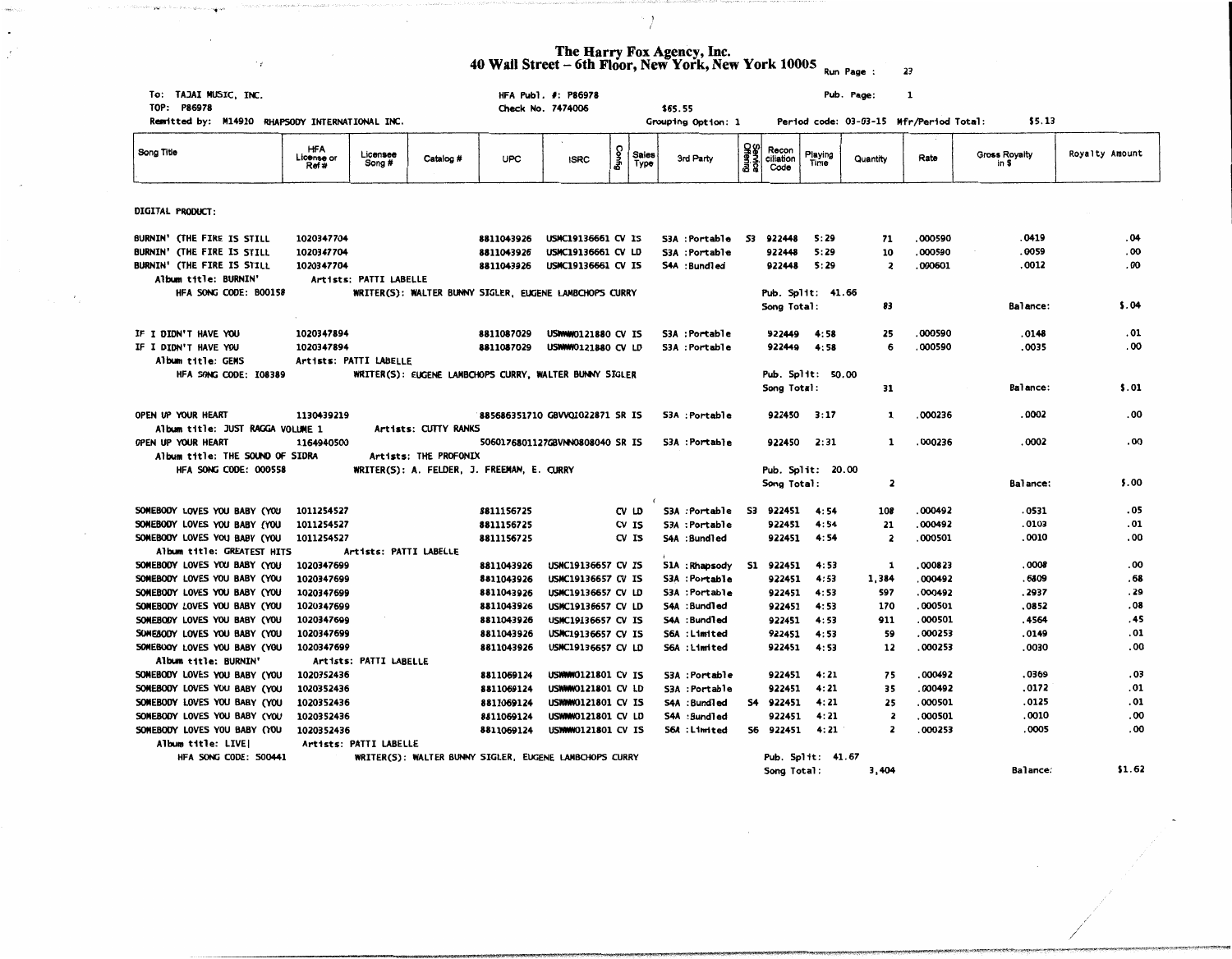## The Harry Fox Agency, Inc.<br>40 Wall Street – 6th Floor, New York, New York 10005 <sub>Run Page</sub> <sub>: 24</sub>

**COMMERCIAL COVER** 

a great condition.

| To: TAJAI MUSIC, INC.                                        |                                   |                        |                                                        |                          | HFA Publ. #: P86978                             |       |                      |         |                                |                            |                            |                   | Pub. Page:                              | 2                  |                       |                |
|--------------------------------------------------------------|-----------------------------------|------------------------|--------------------------------------------------------|--------------------------|-------------------------------------------------|-------|----------------------|---------|--------------------------------|----------------------------|----------------------------|-------------------|-----------------------------------------|--------------------|-----------------------|----------------|
| TOP: P86978                                                  |                                   |                        |                                                        |                          | Check No. 7474006                               |       |                      | \$65.55 |                                |                            |                            |                   |                                         |                    | \$5.13                |                |
| Remitted by: M14910 RHAPSODY INTERNATIONAL INC.              |                                   |                        |                                                        |                          |                                                 |       |                      |         | Grouping Option: 1             |                            |                            |                   | Period code: 03-03-15 Mfr/Period Total: |                    |                       |                |
| Song Title                                                   | <b>HFA</b><br>License or<br>Ref # | Licensee<br>Song #     | Catalog #                                              | <b>UPC</b>               | <b>ISRC</b>                                     | ByueO | <b>Sales</b><br>Туре |         | 3rd Party                      | <b>Service</b><br>Offering | Recon<br>ciliation<br>Code | Playing<br>Time   | Quantity                                | Rate               | Gross Royalty<br>in S | Royalty Amount |
|                                                              |                                   |                        |                                                        |                          |                                                 |       |                      |         |                                |                            |                            |                   |                                         |                    |                       |                |
| 9 MICRO PENNY ROYALTY SUMMARY                                |                                   |                        |                                                        |                          |                                                 |       |                      |         | S3A :Portable                  |                            | 922447                     |                   |                                         |                    | .04                   | .04            |
| 9 MICRO PENNY ROYALTY SUMMARY                                |                                   |                        |                                                        |                          |                                                 |       |                      |         | S6A : Limited                  |                            | 922447                     |                   |                                         |                    | . 01                  | . 01           |
| 9 NICRO PENNY ROYALTY SUMMARY                                |                                   |                        |                                                        |                          |                                                 |       |                      |         | S4A : Bundled                  |                            | 922447                     |                   |                                         |                    | .02                   | . 02           |
| HFA SONG CODE: N/A                                           |                                   | WRITER(S): N/A         |                                                        |                          |                                                 |       |                      |         |                                |                            | Pub. Split:                |                   |                                         |                    | Balance:              | \$.07          |
|                                                              |                                   |                        |                                                        |                          |                                                 |       |                      |         |                                |                            | Song Total:                |                   |                                         |                    |                       |                |
| <b>BURNIN' (THE FIRE IS STILL</b>                            | 1020347704                        |                        |                                                        | 8811043926               | USMC19136661 CV LD                              |       |                      |         | S3A :Portable                  |                            | S3 1956618                 | 5:29              | 14                                      | .000632            | .0088                 | .00            |
| BURNIN' (THE FIRE IS STILL                                   | 1020347704                        |                        |                                                        | 8811043926               | USMC19136661 CV IS                              |       |                      |         | S3A : Portable                 |                            | 1956618                    | 5:29              | 65                                      | .000632            | . 0411                | . 04           |
| <b>BURNIN' (THE FIRE IS STILL</b>                            | 1020347704                        |                        |                                                        | 8811043926               | USMC19136661 CV IS                              |       |                      |         | S4A: Bundled                   |                            | 1956618                    | 5:29              | 1                                       | .000666            | .0007                 | . 00           |
| Album title: BURNIN'                                         |                                   | Artists: PATTI LABELLE |                                                        |                          |                                                 |       |                      |         |                                |                            |                            |                   |                                         |                    |                       |                |
| HFA SONG CODE: B00158                                        |                                   |                        | WRITER(S): WALTER BUNNY SIGLER, EUGENE LAMBCHOPS CURRY |                          |                                                 |       |                      |         |                                |                            |                            | Pub. Split: 41.66 |                                         |                    |                       |                |
|                                                              |                                   |                        |                                                        |                          |                                                 |       |                      |         |                                |                            | Song Total:                |                   | 80                                      |                    | Balance:              | \$.04          |
|                                                              |                                   |                        |                                                        |                          |                                                 |       |                      |         | S3A :Portable                  |                            | 1956619                    | 4:58              | 10                                      | .000632            | . 0063                | . 00           |
| IF I DIDN'T HAVE YOU                                         | 1020347894<br>1020347894          |                        |                                                        | 8811087029<br>8811087029 | <b>USWWW0121880 CV LD</b><br>USWWW0121880 CV IS |       |                      |         | S3A : Portable                 |                            | 1956619                    | 4:58              | 9                                       | .000632            | .0057                 | . 00           |
| IF I DIDN'T HAVE YOU<br>Album title: GEMS                    |                                   | Artists: PATTI LABELLE |                                                        |                          |                                                 |       |                      |         |                                |                            |                            |                   |                                         |                    |                       |                |
| HFA SONG CODE: 108389                                        |                                   |                        | WRITER(S): EUGENE LAMBCHOPS CURRY, WALTER BUNNY SIGLER |                          |                                                 |       |                      |         |                                |                            |                            | Pub. Split: 50.00 |                                         |                    |                       |                |
|                                                              |                                   |                        |                                                        |                          |                                                 |       |                      |         |                                |                            | Song Total:                |                   | 19                                      |                    | Balance:              | \$.00          |
|                                                              |                                   |                        |                                                        |                          |                                                 |       |                      |         |                                |                            |                            |                   |                                         |                    |                       |                |
| OPEN UP YOUR HEART                                           | 1130439219                        |                        |                                                        |                          | 885686351710 GBVVQ1022871 SR IS                 |       |                      |         | S3A : Portable                 |                            | 1956620                    | 3:17              | 2                                       | 000253             | .00                   | .00            |
| Album title: JUST RAGGA VOLUME 1                             |                                   |                        | Artists: CUTTY RANKS                                   |                          |                                                 |       |                      |         |                                |                            |                            |                   |                                         |                    |                       |                |
| OPEN UP YOUR HEART                                           | 1141185170                        |                        |                                                        |                          | 8033509659082ITF650900075 SR IS                 |       |                      |         | S3A :Portable                  |                            | S3 1956620                 | 5:24              | 1                                       | 000303             | <b>EOOO</b> .         | .00            |
| Album title: ESSENTIAL TUNES - PRIVATE DANC                  |                                   |                        | Artists: PICS                                          |                          |                                                 |       |                      |         |                                |                            |                            |                   |                                         | .000253            | .0005                 | .00            |
| OPEN UP YOUR HEART<br>Album title: THE SOUND OF SIDRA        | 1164940500                        |                        | Artists: THE PROFONIX                                  |                          | 5060176801127GBVNN0808040 SR IS                 |       |                      |         | S3A : Portable                 |                            | 1956620                    | 2:31              | $\overline{\mathbf{z}}$                 |                    |                       |                |
| HFA SONG CODE: 000558                                        |                                   |                        | WRITER(S): A. FELDER, J. FREEMAN, E. CURRY             |                          |                                                 |       |                      |         |                                |                            |                            | Pub. Split: 20.00 |                                         |                    |                       |                |
|                                                              |                                   |                        |                                                        |                          |                                                 |       |                      |         |                                |                            | Song Total:                |                   | 5                                       |                    | Balance:              | \$.00          |
|                                                              |                                   |                        |                                                        |                          |                                                 |       |                      |         |                                |                            |                            |                   |                                         |                    |                       |                |
| SOMEBODY LOVES YOU BABY (YOU                                 | 1011254527                        |                        |                                                        | 8811156725               |                                                 |       | $\alpha$ is          |         | S3A :Portable                  |                            | 1956621                    | 4:54              | $\overline{\mathbf{z}}$                 | .000527            | .0011                 | .00            |
| SOMEBODY LOVES YOU BABY (YOU                                 | 1011254527                        |                        |                                                        | 8811156725               |                                                 |       | CV LD                |         | S3A :Portable                  |                            | 1956621                    | 4:54              | 55                                      | .000527            | . 0290                | . 02           |
| Album title: GREATEST HITS                                   |                                   | Artists: PATTI LABELLE |                                                        |                          |                                                 |       |                      |         |                                |                            |                            |                   |                                         |                    |                       |                |
| SOMEBODY LOVES YOU BABY (YOU                                 | 1020347699                        |                        |                                                        | 8811043926               | USMC19136657 CV IS                              |       |                      |         | S3A :Portable                  |                            | 1956621                    | 4:53              | 1,355                                   | .000527            | .7141                 | . 71           |
| SOMEBODY LOVES YOU BABY (YOU                                 | 1020347699                        |                        |                                                        | 8811043926               | USMC19136657 CV LD                              |       |                      |         | S3A : Portable                 |                            | 1956621                    | 4:53              | 634                                     | .000527            | . 3341                | . 33           |
| SOMEBODY LOVES YOU BABY (YOU                                 | 1020347699                        |                        |                                                        | 8811043926               | USMC19136657 CV IS                              |       |                      |         | S4A: Bundled                   |                            | 1956621                    | 4:53              | 802                                     | .000555<br>.000555 | . 4451<br>.0738       | . 44<br>. 07   |
| SOMEBODY LOVES YOU BABY (YOU<br>SOMEBODY LOVES YOU BABY (YOU | 1020347699<br>1020347699          |                        |                                                        | 8811043926<br>8811043926 | USMC19136657 CV LD<br>USMC19136657 CV IS        |       |                      |         | S4A : Bundled<br>S6A : Limited |                            | 1956621<br>56 1956621      | 4:53<br>4:53      | 133<br>27                               | .000331            | .0089                 | . 00           |
| SOMEBODY LOVES YOU BABY (YOU                                 | 1020347699                        |                        |                                                        | 8811043926               | USMC19136657 CV LD                              |       |                      |         | S6A :Limited                   |                            | 1956621                    | 4:53              | 20                                      | .000331            | .0066                 | .00            |
| Album title: BURNIN'                                         |                                   | Artists: PATTI LABELLE |                                                        |                          |                                                 |       |                      |         |                                |                            |                            |                   |                                         |                    |                       |                |
| SOMEBODY LOVES YOU BABY (YOU                                 | 1020352436                        |                        |                                                        | 8811069124               | <b>USWWW0121801 CV IS</b>                       |       |                      |         | S3A :Portable                  |                            | 1956621                    | 4:21              | 60                                      | .000527            | . 0316                | . 03           |
| SOMEBODY LOVES YOU BABY (YOU                                 | 1020352436                        |                        |                                                        | 8811069124               | USWWW0121801 CV LD                              |       |                      |         | S3A :Portable                  |                            | 1956621                    | 4:21              | 17                                      | .000527            | .0090                 | . 00           |
| SOMEBODY LOVES YOU BABY (YOU                                 | 1020352436                        |                        |                                                        | 8811069124               | USWWW0121801 CV LD                              |       |                      |         | S4A : Bundled                  |                            | S4 1956621                 | 4:21              | 1                                       | .000555            | .0006                 | . 00           |
| SOMEBODY LOVES YOU BABY (YOU                                 | 1020352436                        |                        |                                                        | 8811069124               | USWWW0121801 CV IS                              |       |                      |         | S4A : Bundled                  |                            | 1956621                    | 4:21              | 22                                      | .000555            | . 0122                | . 01           |
| SOMEBODY LOVES YOU BABY (YOU                                 | 1020352436                        |                        |                                                        | 8811069124               | <b>USWWW0121801 CV IS</b>                       |       |                      |         | S6A : Limited                  |                            | 1956621                    | 4:21              | 3                                       | .000331            | .0010                 | . 00           |
| Album title: LIVE                                            |                                   | Artists: PATTI LABELLE |                                                        |                          |                                                 |       |                      |         |                                |                            |                            |                   |                                         |                    |                       |                |
| HFA SONG CODE: S00441                                        |                                   |                        | WRITER(S): WALTER BUNNY SIGLER, EUGENE LAMBCHOPS CURRY |                          |                                                 |       |                      |         |                                |                            |                            | Pub. Split: 41.67 |                                         |                    |                       |                |
|                                                              |                                   |                        |                                                        |                          |                                                 |       |                      |         |                                |                            | Song Total:                |                   | 3,131                                   |                    | <b>Balance:</b>       | \$1.61         |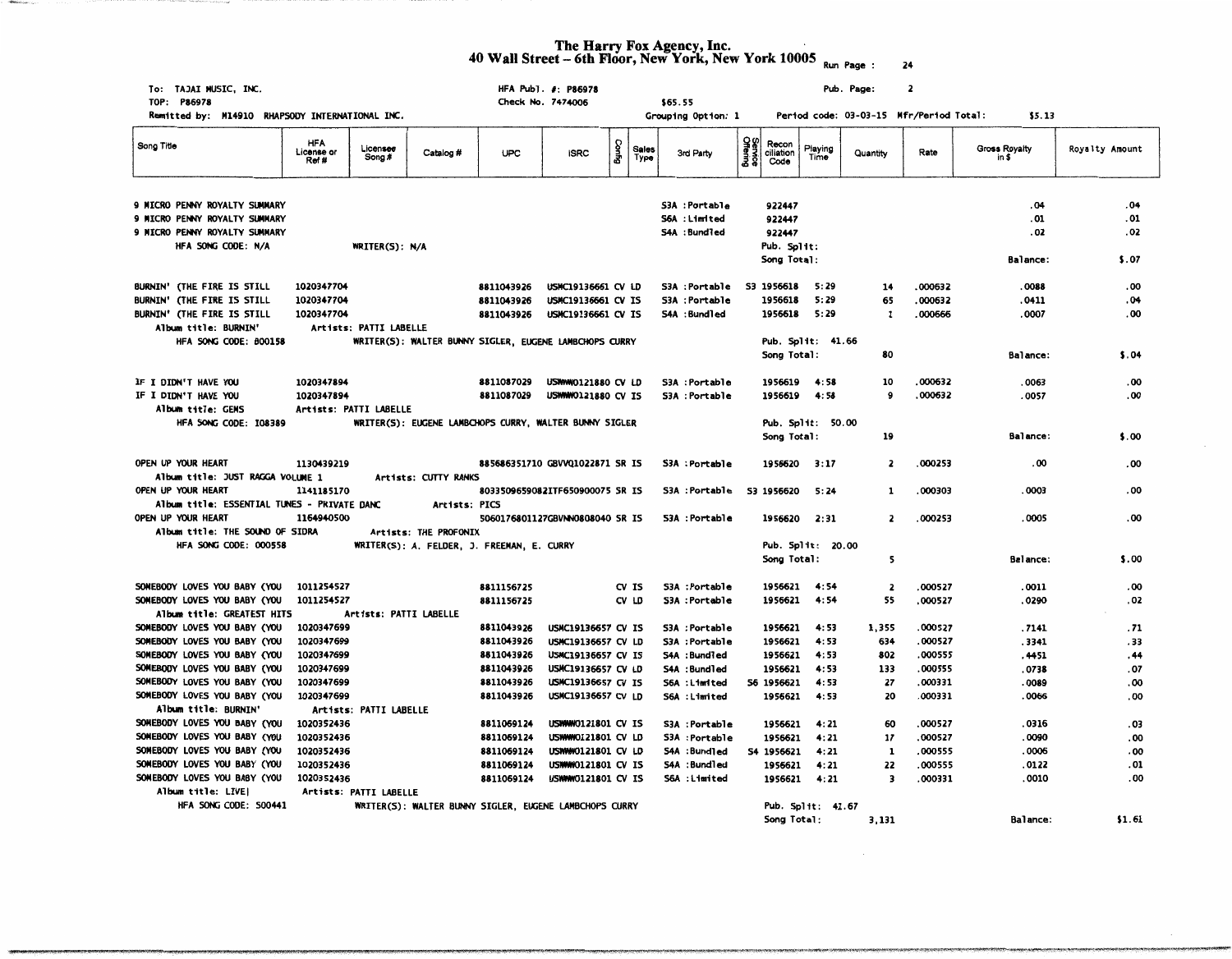## The Harry Fox Agency, Inc.<br>40 Wall Street – 6th Floor, New York, New York 10005 <sub>Run Page</sub> : 25

| To: TAJAI MUSIC, INC.<br>TOP: P86978                 |                                  |                        |                                                        |                                 | HFA Publ. #: P86978<br>Check No. 7474006        |        |                      | \$65.55 |                                 |                            |                            |                   | Pub. Page:   | з                                       |                               |                |
|------------------------------------------------------|----------------------------------|------------------------|--------------------------------------------------------|---------------------------------|-------------------------------------------------|--------|----------------------|---------|---------------------------------|----------------------------|----------------------------|-------------------|--------------|-----------------------------------------|-------------------------------|----------------|
| Remitted by: M14910 RHAPSODY INTERNATIONAL INC.      |                                  |                        |                                                        |                                 |                                                 |        |                      |         | Grouping Option: 1              |                            |                            |                   |              | Period code: 03-03-15 Mfr/Period Total: | \$5.13                        |                |
| Song Title                                           | <b>HFA</b><br>License or<br>Ref# | Licensee<br>Song #     | Catalog #                                              | UPC                             | <b>ISRC</b>                                     | Config | <b>Sales</b><br>Type |         | 3rd Party                       | <b>Service</b><br>Offering | Recon<br>ciliation<br>Code | Playing<br>Time   | Quantity     | Rate                                    | <b>Gross Royalty</b><br>in \$ | Royalty Amount |
|                                                      |                                  |                        |                                                        |                                 |                                                 |        |                      |         |                                 |                            |                            |                   |              |                                         |                               |                |
| 9 MICRO PENNY ROYALTY SUMMARY                        |                                  |                        |                                                        |                                 |                                                 |        |                      |         | S6A : Limited                   |                            | 1956617                    |                   |              |                                         | . 02                          | .02            |
| 9 MICRO PENNY ROYALTY SUMMARY                        |                                  |                        |                                                        |                                 |                                                 |        |                      |         | S3A : Portable                  |                            | 1956617                    |                   |              |                                         | . 05                          | . 05           |
| 9 MICRO PENNY ROYALTY SUMMARY                        |                                  |                        |                                                        |                                 |                                                 |        |                      |         | S4A : Bundled                   |                            | 1956617                    |                   |              |                                         | .01                           | . 01           |
| HFA SONG CODE: N/A                                   |                                  | WRITER(S): N/A         |                                                        |                                 |                                                 |        |                      |         |                                 |                            | Pub. Split:                |                   |              |                                         |                               |                |
|                                                      |                                  |                        |                                                        |                                 |                                                 |        |                      |         |                                 |                            | Song Total:                |                   |              |                                         | Balance:                      | \$.08          |
| BURNIN' (THE FIRE IS STILL                           | 1020347704                       |                        |                                                        | 8811043926                      | USMC19136661 CV IS                              |        |                      |         | S1A : Rhapsody                  |                            | S1 2989866                 | 5:29              | 1            | .001318                                 | .0013                         | . 00           |
| BURNIN' (THE FIRE IS STILL                           | 1020347704                       |                        |                                                        | 8811043926                      | USMC19136661 CV LD                              |        |                      |         | S3A :Portable                   |                            | 2989866                    | 5:29              | 20           | .000546                                 | .0109                         | . 01           |
| BURNIN' (THE FIRE IS STILL                           | 1020347704                       |                        |                                                        | 8811043926                      | USMC19136661 CV IS                              |        |                      |         | S3A :Portable                   |                            | 2989866                    | 5:29              | 114          | .000546                                 | .0622                         | .06            |
| BURNIN' (THE FIRE IS STILL                           | 1020347704                       |                        |                                                        | 8811043926                      | USMC19136661 CV LD                              |        |                      |         | S4A : Bundled                   |                            | 2989866                    | 5:29              | 1            | .000523                                 | .0005                         | .00            |
| BURNIN' (THE FIRE IS STILL                           | 1020347704                       |                        |                                                        | 8811043926                      | USMC19136661 CV IS                              |        |                      |         | S4A : Bundled                   |                            | 2989866                    | 5:29              | $\mathbf{1}$ | .000523                                 | .0005                         | .00            |
| Album title: BURNIN'                                 |                                  | Artists: PATTI LABELLE |                                                        |                                 |                                                 |        |                      |         |                                 |                            |                            |                   |              |                                         |                               |                |
| HFA SONG CODE: BOO158                                |                                  |                        | WRITER(S): WALTER BUNNY SIGLER, EUGENE LAMBCHOPS CURRY |                                 |                                                 |        |                      |         |                                 |                            | Pub. Split: 41.66          |                   |              |                                         |                               |                |
|                                                      |                                  |                        |                                                        |                                 |                                                 |        |                      |         |                                 |                            | Song Total:                |                   | 137          |                                         | Balance:                      | \$.07          |
|                                                      |                                  |                        |                                                        |                                 |                                                 |        |                      |         |                                 |                            |                            |                   |              |                                         |                               |                |
| IF I DIDN'T HAVE YOU                                 | 1020347894                       |                        |                                                        | 8811087029                      | <b>USWWW0121880 CV LD</b>                       |        |                      |         | S3A : Portable                  |                            | S3 2989867                 | 4:58              | 10           | 000546                                  | 0055                          | .00            |
| IF I DIDN'T HAVE YOU                                 | 1020347894                       |                        |                                                        | 8811087029                      | USWWW0121880 CV IS                              |        |                      |         | S3A : Portable                  |                            | 2989867                    | 4:58              | 11           | .000546                                 | .0060                         | .00            |
| Album title: GEMS                                    | Artists: PATTI LABELLE           |                        |                                                        |                                 |                                                 |        |                      |         |                                 |                            |                            |                   |              |                                         |                               |                |
| HFA SONG CODE: 108389                                |                                  |                        | WRITER(S): EUGENE LAMBCHOPS CURRY, WALTER BUNNY SIGLER |                                 |                                                 |        |                      |         |                                 |                            | Pub. Split: 50.00          |                   |              |                                         |                               |                |
|                                                      |                                  |                        |                                                        |                                 |                                                 |        |                      |         |                                 |                            | Song Total:                |                   | 21           |                                         | Balance:                      | \$.00          |
| OPEN UP YOUR HEART                                   | 1118289399                       |                        |                                                        | 894231368929 USGZ20600023 SR IS |                                                 |        |                      |         | S3A : Portable                  |                            | 2989868                    | 5:24              | 1            | 000262                                  | .0003                         | .00            |
| Album title: OPEN UP YOUR HEART - SINGLE             |                                  |                        | Artists: THERYL                                        |                                 |                                                 |        |                      |         |                                 |                            |                            |                   |              |                                         |                               |                |
| OPEN UP YOUR HEART                                   | 1136993009                       |                        |                                                        | 8421597057017ITJ980800011 SR IS |                                                 |        |                      |         | S3A :Portable                   |                            | 2989868                    | 7:51              | 1            | 000349                                  | . 0003                        | . 00           |
| Album title: LA LECHE COMPILATION                    |                                  |                        | Artists: ANDREA CARNELL                                |                                 |                                                 |        |                      |         |                                 |                            |                            |                   |              |                                         |                               |                |
| HFA SONG CODE: 000558                                |                                  |                        | WRITER(S): A. FELDER, J. FREEMAN, E. CURRY             |                                 |                                                 |        |                      |         |                                 |                            | Pub. Sp?it: 20.00          |                   |              |                                         |                               |                |
|                                                      |                                  |                        |                                                        |                                 |                                                 |        |                      |         |                                 |                            | Song Total:                |                   | 2            |                                         | <b>Balance:</b>               | \$.00          |
|                                                      |                                  |                        |                                                        |                                 |                                                 |        |                      |         |                                 |                            |                            |                   |              |                                         |                               |                |
| SOMEBODY LOVES YOU BABY (YOU                         | 1011254527                       |                        |                                                        | 8811156725                      |                                                 |        | CV <sub>IS</sub>     |         | S3A : Portable                  |                            | S3 2989869                 | 4:54              | 3            | 000455                                  | .0014                         | .00            |
| SOMEBODY LOVES YOU BABY (YOU                         | 1011254527                       |                        |                                                        | 8811156725                      |                                                 |        | CV LD                |         | S3A :Portable                   |                            | 2989869                    | 4:54              | 53           | .000455                                 | .0241                         | . 02           |
| Album title: GREATEST HITS                           |                                  |                        | Artists: PATTI LABELLE                                 |                                 |                                                 |        |                      |         |                                 |                            |                            |                   |              |                                         |                               |                |
| SOMEBODY LOVES YOU BABY (YOU                         | 1020347699                       |                        |                                                        | 8811043926                      | USMC19136657 CV IS                              |        |                      |         | S1A : Rhapsody                  |                            | S1 2989869                 | 4:53              | 4            | .001099                                 | .0044                         | . 00           |
| SOMEBODY LOVES YOU BABY (YOU                         | 1020347699                       |                        |                                                        | 8811043926                      | <b>USMC19136657 CV IS</b>                       |        |                      |         | S3A : Portable                  |                            | 2989869                    | 4:53              | 1.604        | .000455                                 | .7298                         | .72            |
| SOMEBODY LOVES YOU BABY (YOU                         | 1020347699                       |                        |                                                        | 8811043926                      | USMC19136657 CV LD                              |        |                      |         | S3A : Portable                  |                            | 2989869                    | 4:53              | 701          | .000455                                 | .3190                         | . 31           |
| SOMEBODY LOVES YOU BABY (YOU                         | 1020347699                       |                        |                                                        | 8811043926                      | USMC19136657 CV LD                              |        |                      |         | S4A : Bundled                   |                            | 2989869                    | 4:53              | 112          | .000436                                 | .0488                         | . 04           |
| SOMEBODY LOVES YOU BABY (YOU                         | 1020347699                       |                        |                                                        | 8811043926                      | USMC19136657 CV IS                              |        |                      |         | S4A : Bundled                   |                            | 2989869                    | 4:53              | 847          | .000436                                 | .3693                         | . 36           |
| SOMEBODY LOVES YOU BABY (YOU                         | 1020347699                       |                        |                                                        | 8811043926                      | USMC19136657 CV IS                              |        |                      |         | S6A : Limited                   |                            | 56 2989869                 | 4:53              | 23           | .000342                                 | .0079                         | .00            |
| SOMEBODY LOVES YOU BABY (YOU                         | 1020347699                       |                        |                                                        | 8811043926                      | USMC19136657 CV LD                              |        |                      |         | S6A : Limited                   |                            | 2989869                    | 4:53              | 4            | .000342                                 | .0014                         | .00            |
| Album title: BURNIN'<br>SOMEBODY LOVES YOU BABY (YOU | 1020352436                       | Artists: PATTI LABELLE |                                                        |                                 |                                                 |        |                      |         |                                 |                            |                            |                   |              |                                         |                               |                |
| SOMEBODY LOVES YOU BABY (YOU                         | 1020352436                       |                        |                                                        | 8811069124<br>8811069124        | USWWW0121801 CV LD                              |        |                      |         | S3A : Portable                  |                            | 2989869                    | 4:21              | 20           | .000455                                 | .0091                         | .00            |
| SOMEBODY LOVES YOU BABY (YOU                         | 1020352436                       |                        |                                                        | 8811069124                      | USWWW0121801 CV IS<br><b>USWWW0121801 CV IS</b> |        |                      |         | S3A : Portable<br>S4A : Bundled |                            | 2989869<br>S4 2989869      | 4:21<br>4:21      | 101<br>21    | .000455<br>.000436                      | .0460<br>.0092                | . 04           |
| SOMEBODY LOVES YOU BABY (YOU                         | 1020352436                       |                        |                                                        | 8811069124                      | <b>USWWW0121801 CV IS</b>                       |        |                      |         | S6A : Limited                   |                            | 2989869                    | 4:21              | 8            | .000342                                 | .0027                         | . 00<br>.00    |
| Album title: LIVE!                                   |                                  | Artists: PATTI LABELLE |                                                        |                                 |                                                 |        |                      |         |                                 |                            |                            |                   |              |                                         |                               |                |
| HFA SONG CODE: S00441                                |                                  |                        | WRITER(S): WALTER BUNNY SIGLER, EUGENE LAMBCHOPS CURRY |                                 |                                                 |        |                      |         |                                 |                            |                            | Pub. Split: 41.67 |              |                                         |                               |                |
|                                                      |                                  |                        |                                                        |                                 |                                                 |        |                      |         |                                 |                            | Song Total:                |                   | 3,501        |                                         | Balance:                      | \$1.49         |
|                                                      |                                  |                        |                                                        |                                 |                                                 |        |                      |         |                                 |                            |                            |                   |              |                                         |                               |                |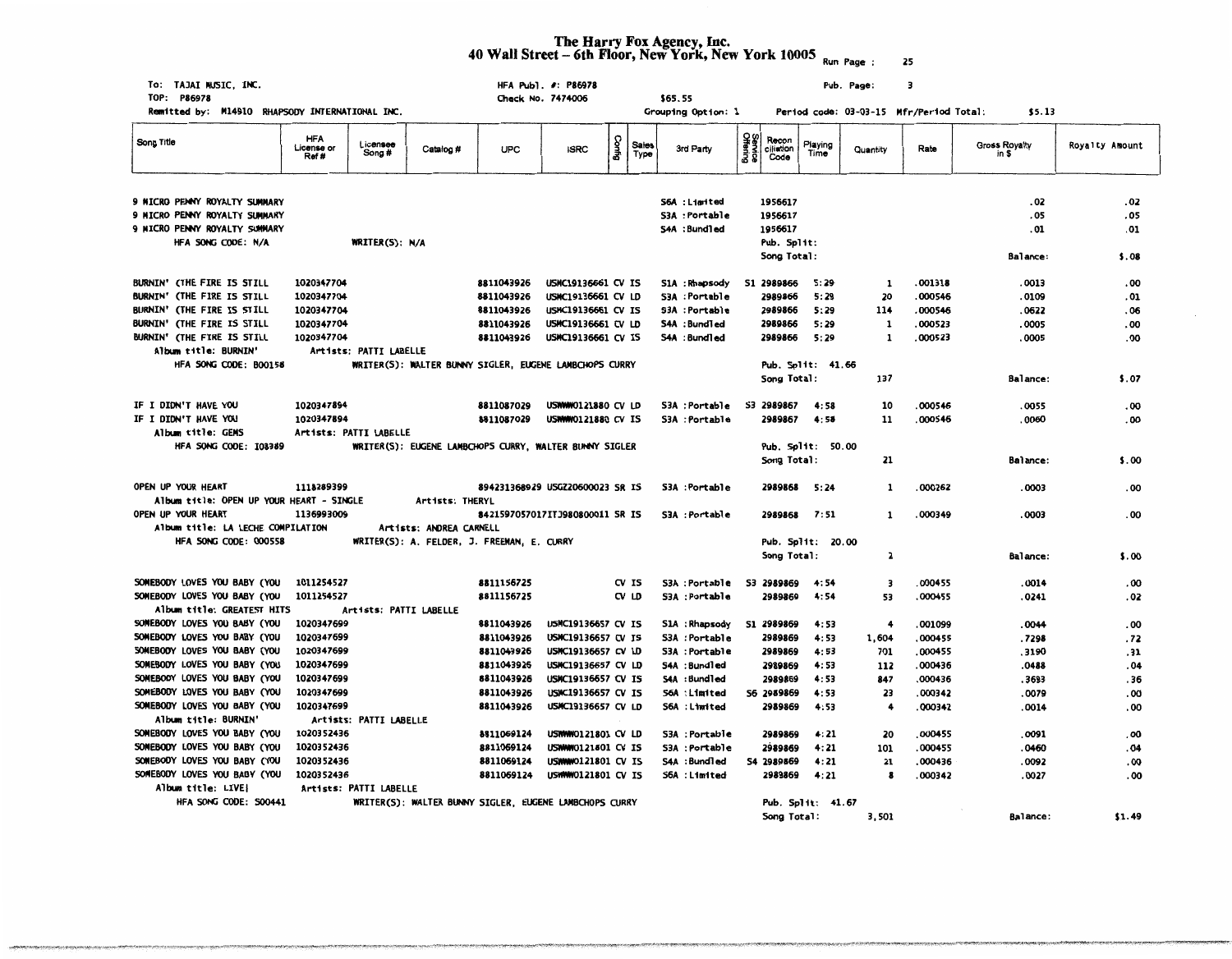## **The Harry Fox Agency, Inc.**<br>40 Wall Street – 6th Floor, New York, New York 10005  $_{\text{Run Page :}}$  26

| To: TAJAI MUSIC, INC.<br>TOP:<br>P86978<br>Remitted by: M14910 RHAPSODY INTERNATIONAL INC. |                                  |                   |           | Check No. 7474006                                          | HFA Publ. #: P86978 |        |               | \$65.55<br>Grouping Option: 1           |                     |                            |                 | Pub. Page:<br>Period code: 03-03-15 Mfr/Period Total: | 4    | \$5.13                 |                |
|--------------------------------------------------------------------------------------------|----------------------------------|-------------------|-----------|------------------------------------------------------------|---------------------|--------|---------------|-----------------------------------------|---------------------|----------------------------|-----------------|-------------------------------------------------------|------|------------------------|----------------|
| Song Title                                                                                 | <b>HFA</b><br>License or<br>Ref# | Licensee<br>Song# | Catalog # | <b>UPC</b>                                                 | <b>ISRC</b>         | Config | Sales<br>Type | 3rd Party                               | Service<br>Offering | Recon<br>ciliation<br>Code | Playing<br>Time | Quantity                                              | Rate | Gross Royalty<br>in \$ | Royalty Amount |
| 9 MICRO PENNY ROYALTY SUMMARY                                                              |                                  |                   |           |                                                            |                     |        |               | S6A : Limited                           |                     | 2989865                    |                 |                                                       |      | .01                    | .01            |
| 9 NICRO PENNY ROYALTY SUMMARY                                                              |                                  |                   |           |                                                            |                     |        |               | S1A : Rhapsody                          |                     | 2989865                    |                 |                                                       |      | .01                    | .01            |
| 9 MICRO PENNY ROYALTY SUMMARY                                                              |                                  |                   |           |                                                            |                     |        |               | S3A :Portable                           |                     | 2989865                    |                 |                                                       |      | .05                    | . 05           |
| 9 MICRO PENNY ROYALTY SUMMARY                                                              |                                  |                   |           |                                                            |                     |        |               | S4A :Bundled                            |                     | 2989865                    |                 |                                                       |      | . 03                   | . 03           |
| HFA SONG CODE: N/A                                                                         |                                  | WRITER(S): N/A    |           |                                                            |                     |        |               |                                         |                     | Pub. Split:                |                 |                                                       |      |                        |                |
|                                                                                            |                                  |                   |           |                                                            |                     |        |               |                                         |                     | Song Total:                |                 |                                                       |      | Balance:               | \$.10          |
| TAJAI MUSIC, INC.                                                                          |                                  |                   |           |                                                            | Publisher Total:    |        |               | Balance Forward and Other Transactions: |                     |                            |                 | о                                                     |      | Balance:               | \$.00          |
|                                                                                            |                                  |                   |           |                                                            |                     |        |               |                                         |                     | Physical Product:          |                 | ٥                                                     |      | Balance:               | \$.00          |
|                                                                                            |                                  |                   |           |                                                            |                     |        |               |                                         |                     | Digital Product:           |                 | 10,416                                                |      | Balance:               | \$5.13         |
|                                                                                            |                                  |                   |           |                                                            |                     |        |               |                                         |                     | Total:                     |                 | 10,416                                                |      | Balance:               | \$5.13         |
|                                                                                            |                                  |                   |           | Balance Forward and Other Transactions:<br>Licensee Total: |                     |        |               |                                         |                     |                            |                 | o                                                     |      | Balance:               | \$.00          |
|                                                                                            |                                  |                   |           |                                                            |                     |        |               |                                         |                     | Physical Product:          |                 | $\Omega$                                              |      | Balance:               | \$.00          |
|                                                                                            |                                  |                   |           |                                                            |                     |        |               |                                         |                     | Digital Product:           |                 | 10,416                                                |      | Balance:               | \$5.13         |
|                                                                                            |                                  |                   |           |                                                            |                     |        |               |                                         |                     | Gross Total:               |                 | 10,416                                                |      | Balance:               | \$5.13         |
|                                                                                            |                                  |                   |           |                                                            |                     |        |               |                                         |                     |                            |                 |                                                       |      | Commission:            | \$.00          |
|                                                                                            |                                  |                   |           |                                                            |                     |        |               |                                         |                     |                            |                 |                                                       |      | Net Balance:           | \$5.13         |

 $\sim$